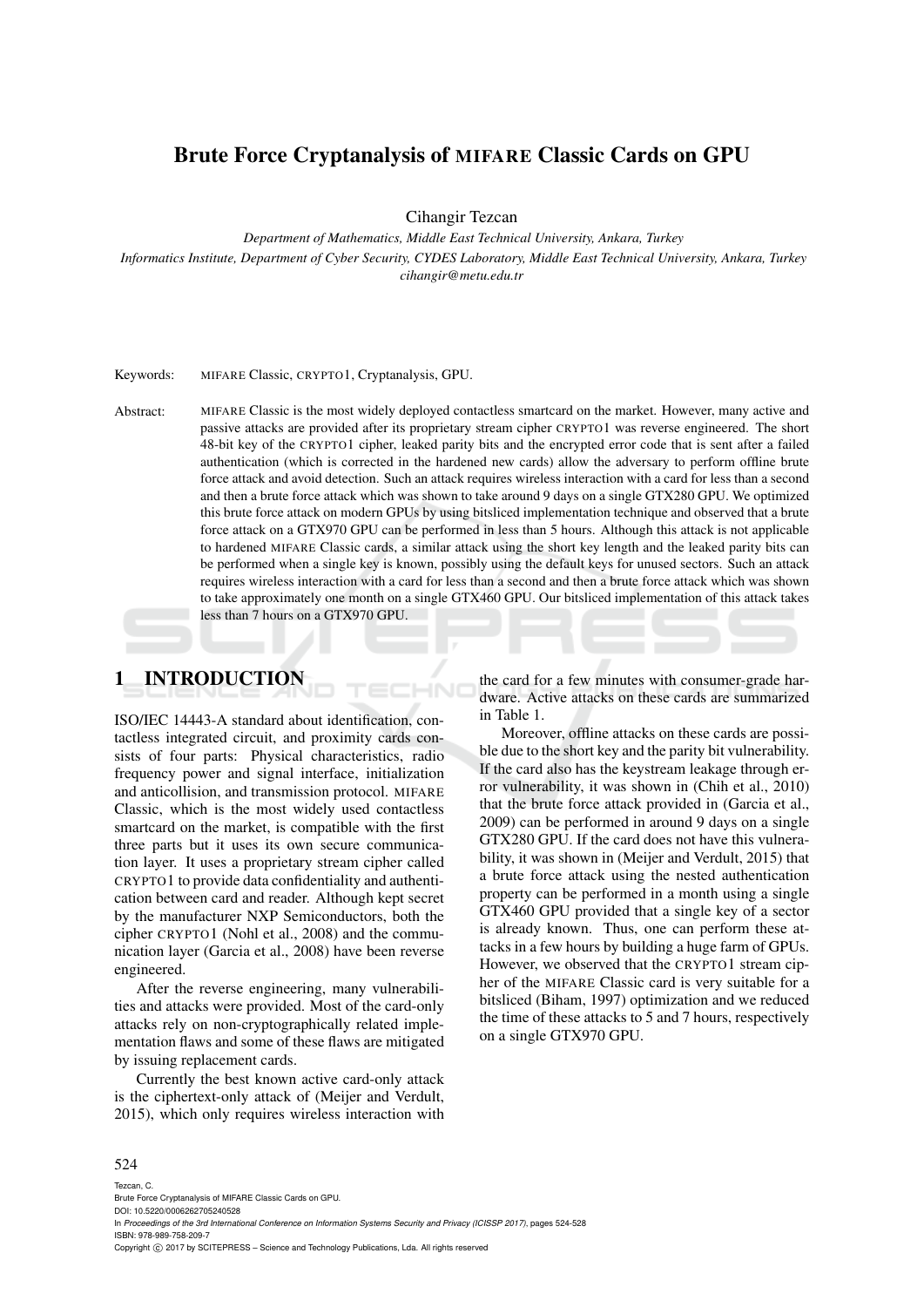Table 1: Comparison of card only attacks.

| Attack                     | Traces         |                 | Gather   Compute                   | b |
|----------------------------|----------------|-----------------|------------------------------------|---|
| (Garcia et al., $2009$ )   |                | $\leq 1$ sec    | $\leq$ 1 sec                       |   |
| (Courtois, 2009)           | 300            | $3 \text{ min}$ | $<$ 1 sec                          |   |
| (Chiu et al., 2013)        | $\sim$ 100,000 | $10-20$ hours   | $2-15$ min                         |   |
| (Meijer and Verdult, 2015) | $\sim 10,000$  |                 | 6-12 min   5-10 min   $\checkmark$ |   |

*<sup>a</sup>*Does not require a weak PRNG

*b*Does not require the error code after a failed authentication

#### 2 MIFARE CLASSIC CARDS

#### 2.1 Memory Structure

The memory of a MIFARE Classic card is divided into sectors that are divided into 16-byte blocks. The last block of each sector stores two sector keys and the access conditions for that sector. To perform an action on a block, the reader must first authenticate itself for that sector with a sector key.

#### 2.2 CRYPTO1

Nohl et al. reverse engineered CRYPTO1 stream cipher by slicing a MIFARE Classic chip and taking pictures with a microscope (Nohl et al., 2008). It consists of a 48-bit linear feedback shift register (LFSR) and a non linear filter function *f* . Contents of the LFSR are shifted one position to the left and the most significant bit is discarded. A new bit is generated by the feedback function *L*. During the authentication phase, the input is also XORed to the output of *L*.

Definition 2.1. *(Nohl et al., 2008) The feed*back function  $L(x_0x_1 \ldots x_{47}) : \mathbb{F}_2^{48} \to \mathbb{F}_2$  is defined by *L* :=  $x_0 \oplus x_5 \oplus x_9 \oplus x_{10} \oplus x_{12} \oplus x_{14} \oplus x_{15} \oplus x_{17} \oplus$ *x*<sup>19</sup> ⊕*x*<sup>24</sup> ⊕*x*<sup>25</sup> ⊕*x*<sup>27</sup> ⊕*x*<sup>29</sup> ⊕*x*<sup>35</sup> ⊕*x*<sup>39</sup> ⊕*x*<sup>41</sup>

Definition 2.2. *(Garcia et al., 2008) The filter*  $f$ *unction*  $f(x_0x_1 \ldots x_{47})$  :  $\mathbb{F}_2^{48} \to \mathbb{F}_2$  *is defined by* 

⊕*x*<sup>42</sup> ⊕*x*<sup>43</sup>

 $f := f_c(f_a(x_9, x_{11}, x_{13}, x_{15}), f_b(x_{17}, x_{19}, x_{21}, x_{23}),$ *fb*(*x*25, *x*27, *x*29, *x*31), *fa*(*x*33, *x*35, *x*37, *x*39),  $f_b(x_{41}, x_{43}, x_{45}, x_{47})$ 

and 
$$
f_a, f_b : \mathbb{F}_2^4 \to \mathbb{F}_2
$$
 and  $f_c : \mathbb{F}_2^5 \to \mathbb{F}_2$  are defined by  
\n $f_a(y_0, y_1, y_2, y_3) := ((y_0 \vee y_1) \oplus (y_0 \wedge y_3)) \oplus$   
\n $(y_2 \wedge ((y_0 \oplus y_1) \vee y_3))$   
\n $f_b(y_0, y_1, y_2, y_3) := ((y_0 \wedge y_1) \vee y_2) \oplus$   
\n $((y_0 \oplus y_1) \wedge (y_2 \vee y_3))$   
\n $f_c(y_0, y_1, y_2, y_3, y_4) := (y_0 \vee ((y_1 \vee y_4) \wedge (y_3 \oplus y_4)))$   
\n $\oplus ((y_0 \oplus (y_1 \wedge y_3)) \wedge$   
\n $((y_2 \oplus y_3) \vee (y_1 \wedge y_4)))$ 

If we denote the LFSR-stream with  $a_0a_1...$  and keystream  $b_0b_1 \dots$ , they are obtained as follows:

**Definition 2.3.** *(Garcia et al., 2009) Given a key k* =  $k_0 k_1 ... k_{47}$  ∈  $\mathbb{F}_2^{48}$ , *a tag nonce*  $n_T = n_{T,0} n_{T,1} ... n_{T,31}$  ∈  $\mathbb{F}_2^{32}$ , *a uid u* =  $u_0u_1 \dots u_{31} \in \mathbb{F}_2^{32}$ , *and a reader nonce*  $n_R = n_{R,0} n_{R,1} \ldots n_{R,31} \in \mathbb{F}_2^{32}$ , the internal state of the  $$ 

Here the  $a_i \in \mathbb{F}_2$  are given by

| $a_i := k_i$ |                                                                           | $\forall i \in [0, 47]$    |
|--------------|---------------------------------------------------------------------------|----------------------------|
|              | $a_{48+i} := L(a_i, \ldots, a_{47+i}) \oplus n_{T,i} \oplus u_i$          | $\forall i \in [0,31]$     |
|              | $a_{80+i} := L(a_{32+i}, \ldots, a_{79+i}) \oplus n_{R,i}$                | $\forall i \in [0,31]$     |
|              | $a_{112+i} := L(a_{64+i}, \ldots, a_{111+i})$                             | $\forall i \in \mathbb{N}$ |
|              | Furthermore, the keystream bit $b_i \in \mathbb{F}_2$ at time <i>i</i> is |                            |
| defined by   |                                                                           |                            |

 $b_i := f(a_i a_{1+i} \dots a_{47+i}) \quad \forall i \in \mathbb{N}$ 

Structure of CRYPTO1 stream cipher is provided in Figure 1.

# 2.3 Tag and Reader Authentication

Protocol **JBLIC ATIONS** 

The reverse engineered authentication protocol (de Koning Gans et al., 2008) is as follows: The tag is selected in the anticollision phase and it sends its uid *u* to the reader. Then the reader asks to authenticate for a specific memory block *b*. Consequently the tag sends a challenge nonce  $n<sub>T</sub>$ . The reader responds by encrypting its own challenge  $n<sub>R</sub>$  and the answer  $a_R = \frac{\dot{b}^2}{4(n)}$  where

 $suc(x_0x_1...x_{31}) := x_1x_2...x_{31}L_{16}(x_{16}x_{17}...x_{31})$ 

and

$$
L_{16}(x_0x_1\ldots x_{15}):=x_0\oplus x_2\oplus x_3\oplus x_5.
$$

The authentication is concluded with the tag answer  $a_T = \frac{3\pi}{96} (n_R)$ .

#### 2.4 Known Vulnerabilities

Previous works provided many serious vulnerabilities of MIFARE Classic. They are thoroughly explained in (Meijer and Verdult, 2015) and we summarize the ones that are used in this paper: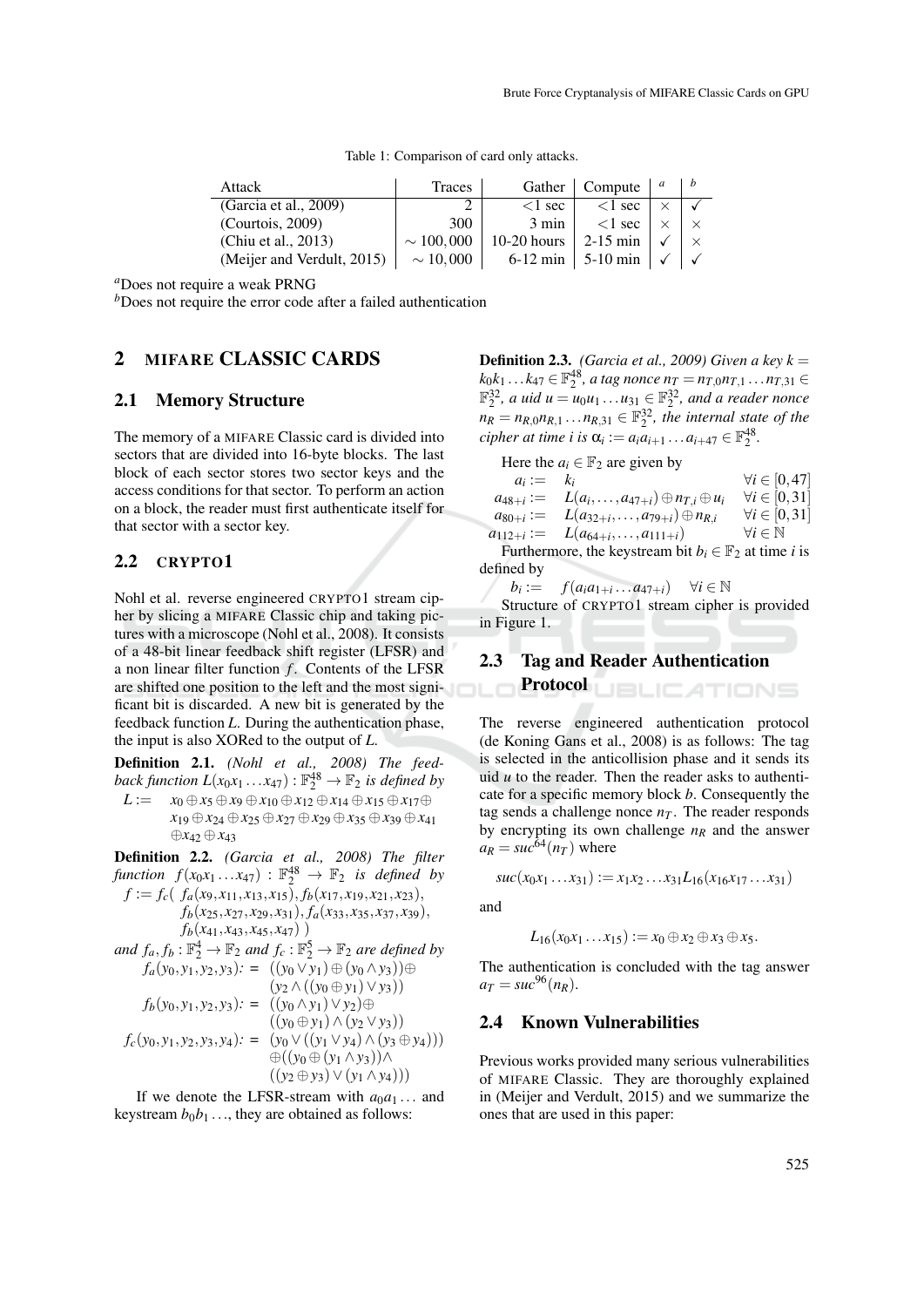

Figure 1: Structure of CRYPTO1 stream cipher.

- 1. Short key length: The key size of 48 bits is too small. Although the delay introduced by the communication and authentication procedure prevents an online brute force attack, reverse engineering of CRYPTO1 algorithm allowed offline brute force attacks.
- 2. The nested authentication: When the authentication for a sector is completed, the reader can request another authentication for a different sector and key. This request initializes the internal cipher state to the key of that sector. But this time, the nonce  $n<sub>T</sub>$  is also sent encrypted. In case the card has the weak pseudo-random number generator vulnerability, the attack provided in (Garcia et al., 2009) can be used to recover 32 bits of keystream by only wirelessly interacting with a card.
- 3. Parity bits: The MIFARE Classic sends a parity bit for each byte it transmits but these parity bits are computed over plaintext instead of ciphertext.
- 4. Keystream leakage through error: During authentication protocol, the card always first checks the parity bits and if the parity bits are correct but the answer  $a_R$  is wrong, the card provides the 0*x*5 failed authentication error code. But this error is sent encrypted and thus 4 bits of the keystream is leaked. This weakness is removed with hardened MIFARE Classic cards since they do not send authentication error code.

Note that it is important for the adversary to retrieve all data for every sector because deployed systems using MIFARE Classic sequentially authenticate for several sectors verifying the data in the card. It was observed in (Meijer and Verdult, 2015) that the only way left in hardened cards that leak secret key information without communicating with a genuine reader is through parity bits. Using this vulnerability, (Meijer and Verdult, 2015) provided an online attack for these hardened cards that requires data gathering for 6-12 minutes and an offline attack that requires wireless interaction with a card for less than a second and then a brute force attack which take approximately one month on a single GTX460 GPU. Authors noted that their implementation is not bitsliced (Biham, 1997) and a bitsliced implementation would improve the attack performance by at least a factor of four. In Section 3.2, we show that a bitsliced optimization of this attack provides much better speed ups and the attack takes only 7 hours on a GTX970 GPU.

## 3 BRUTE FORCE ATTACKS ON GPU

CRYPTO1 stream cipher uses a short key of 48 bits, tag serial, tag nonce, and reader nonce to produce keystream. Thus, if the attacker captures the keystream and the nonces, then a 48-bit exhaustive search on a GPU can find the key in less than an hour. In this attack the adversary can check the keystream for each bit produced by a key and thus early abort the search. However, the proposed attacks in the literature cannot capture the keystream directly but can capture the parity of bytes of the keystream. Moreover, early versions of MIFARE classic cards send 4-bit encrypted error code after failed authentication. Thus, we can divide brute force attacks on MIFARE Classic into two categories which depends on if the card sends encrypted error code after failed authentication or not.

### 3.1 Brute Force using Encrypted Error Code

The brute force attack in the presence of encrypted error code is proposed in (Garcia et al., 2009). In this attack, the attacker tries to authenticate for a sector and answers the challenge of the tag with eight random bytes and eight random parity bits for  $n<sub>R</sub>$  and *aR*. When the parity bits are correct but the answer  $a_R$  is wrong, the tag sends the encrypted 4-bit error code. Thus, a success leaks 12 bits of entropy about the key. Therefore, we need at least 4 authentication sessions with correct parity bits but in practice 6 authentication sessions are generally used to avoid false positives. Since the probability of correctly guessing 8 parity bits is  $\frac{1}{256}$ , gathering six authentication sessions with correct parity bits takes  $6 \cdot 256 = 1536$  au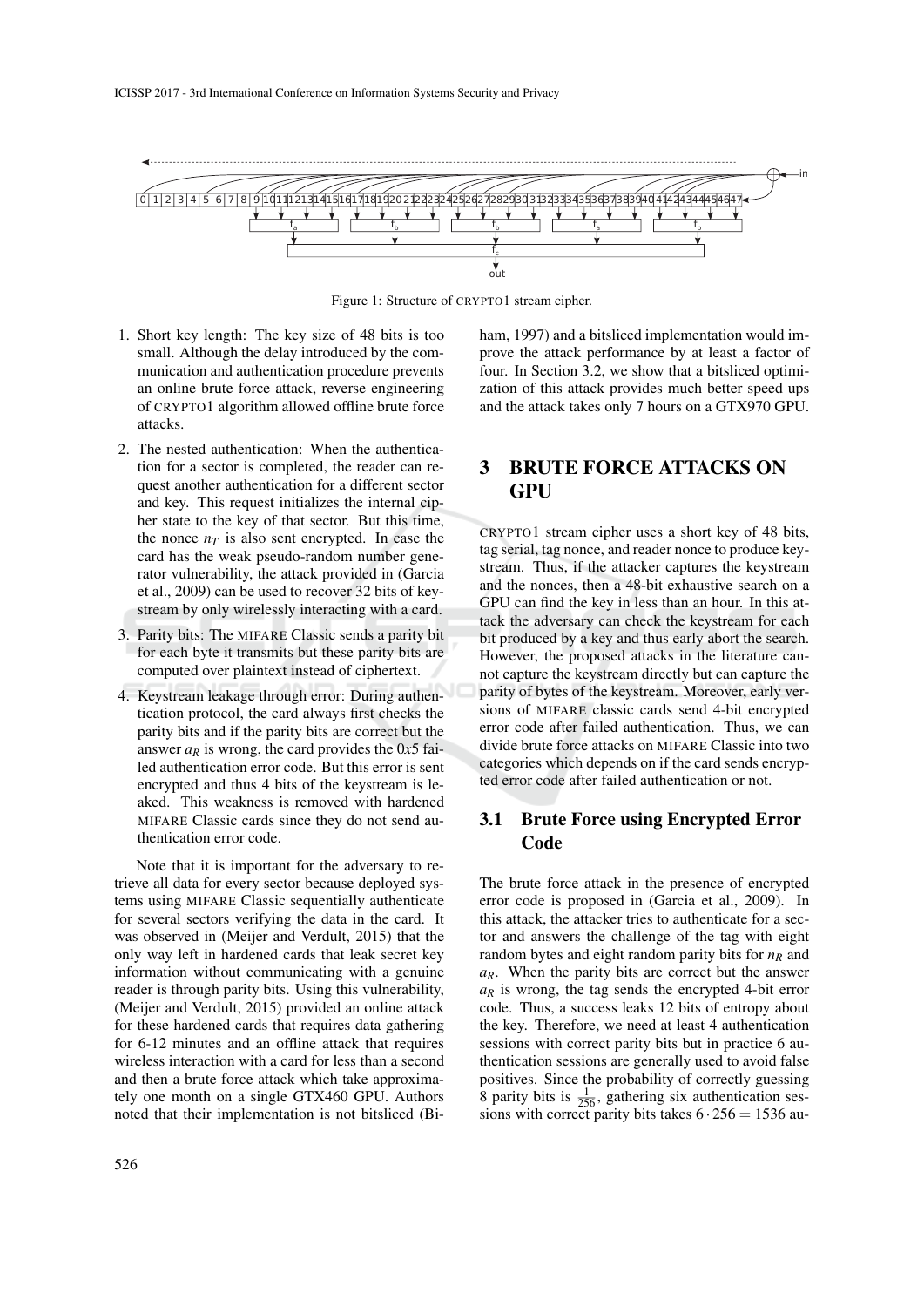thentication attempts on average and it can be done in less than one second.

In (Garcia et al., 2009), it was pessimistically assumed that COPACOBANA which finds a 56-bit DES key in on average 6.4 days can find the 48 bit CRYPTO1 key in 36 minutes if once can fit the same number of CRYTO1 checks on FPGA as DESdecryptions. Note that COPACOBANA costs approximately 10,000 USD. In another work (Chih et al., 2010), it was shown that 16 GTX280 GPUs can perform this attack in 14 hours. Thus, it takes around 9.3 days for a single GTX280 (240 cores, processor clock 1296 MHz) to perform this attack.

In our bitsliced implementation, we kept the 48 bit keys using 48 32-bit registers and thus performed each operation on 32 different keys simultaneously. We also kept the nonce, uid, and parity information on the shared memory of the GPU to reduce the number of used registers. Data on the shared memory can be reached on 32 memory lanes and two threads in warp trying to use the same warp causes collision. However, if each 32 threads in a warp tries to access the same memory bank, then the data is broadcast and no collision occurs. Since every thread uses the same nonce, uid, and parity information, no collisions occur in our implementation. We used CUDA SDK version 6.5 instead of 7.5 because it provided better results. Our implementation uses 154 registers, 2080 bytes of shared memory and 360 bytes of constant memory when compiled with compute capability 5.0 or 5.2 but number of registers and performance vary for different compute capability. We noted that using 48 64-bit registers for bitslicing increases the number of registers and reduce the performance. We performed our experiments on a medium range desktop and a laptop GPUs. Brute force attack results are provided in Table 2.

Table 2: Brute Force Attack on MIFARE Classic.

|                    | <b>GTX 860M</b> | GTX 970  |
|--------------------|-----------------|----------|
| Cores              | 640             | 1664     |
| Clock              | 1020 MHz        | 1253 MHz |
| Compute Capability | 5.0             | 5.2      |
| Keys per second    | 6,673 M         | 15.575 M |
| 48-bit search      | 11.7 hours      | 5 hours  |

## 3.2 Brute Force Attack on Hardened MIFARE Classic

It was noted in (Meijer and Verdult, 2015) that most deployed systems leave default keys intact for unused sectors and nearly all deployed systems that use key diversification leave at least one sector key nondiversified because it is recommended in the manufacturer guidelines for system integrators. Therefore, we

can assume that the adversary always knows at least one key of a sector. Once the adversary authenticates against that sector, they can send another authentication request for a different sector and key. This new authentication command sets the internal state of the cipher to the key of the new sector but this time the challenge generated by the tag  $n<sub>T</sub>$  is also sent encrypted. Thus, the adversary can perform brute force attack on the parity bits of the encrypted nonce sent by the tag. Since an encrypted 32-bit nonce has 4 parity bits, on average 12 encrypted nonces are required to determine the 48-bit key. This requires wireless interaction with a card for less than a second.

A brute force attack with an Nvidia GTX460 GPU (336 cores, 1350 MHz processor clock) was performed in (Meijer and Verdult, 2015) and it was deduced that a full 48-bit exhaustive search would take approximately 1 month. Thus, the authors conclude that 180 Nvidia GTX460 GPUs would cost around \$12,600 USD and would recover a single key within an hour. However, this implementation is not bitsliced and CRYPTO1 stream cipher is very suitable for bitsliced implementation on GPUs.

In our bitsliced implementation, we kept the 48 bit keys using 48 32-bit registers and thus performed each operation on 32 different keys simultaneously. We also kept the nonce and parity information on the shared memory of the GPU to reduce the number of used registers. Since every thread uses the same nonce and parity information, no collisions occur in our implementation when shared memory is accessed. We again used CUDA SDK version 6.5 instead of 7.5 because it provided better results. Our implementation uses 95 registers, 1952 bytes of shared memory and 356 bytes of constant memory when compiled with compute capability 5.0 or 5.2 but number of registers and performance vary for different compute capability. We noted that using 48 64-bit registers for bitslicing increases the number of registers and reduce the performance. We performed our experiments on a medium range desktop and a laptop GPU. Brute force attack results are provided in Table 3.

Table 3: Brute Force Attack on Hardened MIFARE Classic.

|                    | <b>GTX 860M</b> | <b>GTX 970</b> |
|--------------------|-----------------|----------------|
| Cores              | 640             | 1664           |
| Clock              | 1020 MHz        | 1253 MHz       |
| Compute Capability | 5.0             | 52             |
| Keys per second    | 3,635 M         | 11.105 M       |
| 48-bit search      | 21 hours        | 7 hours        |

This attack is slower than the brute force attack of Section 3.1 because in this case we do not have the leaked 4-bit keystream. This is because hardened MIFARE classic cards do not send encrypted er